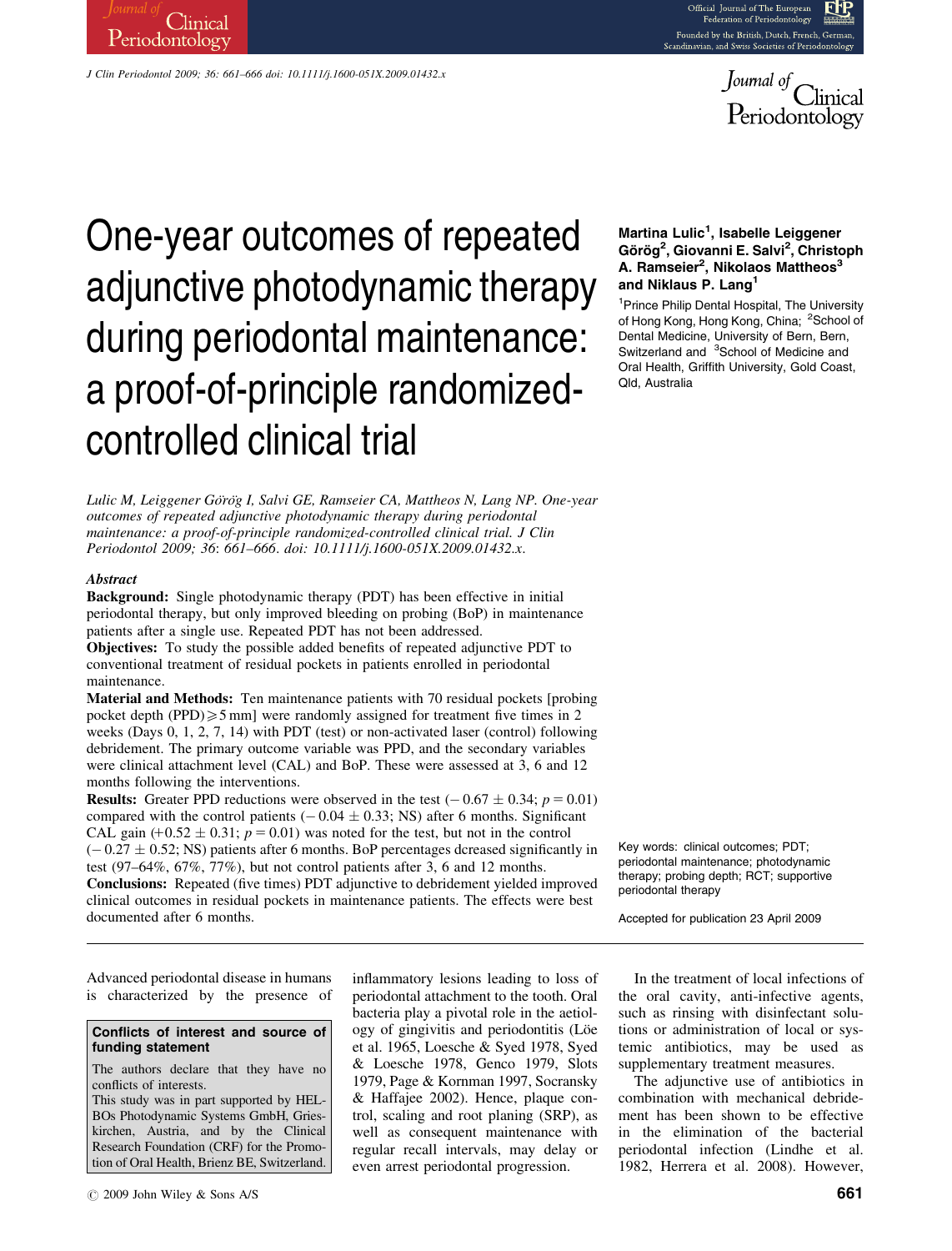chemotherapeutic therapy may be accompanied by side effects, such as gastrointestinal disorders, or may – at least temporarily – lead to the development of bacterial resistance (Slots & Rams 1990, van Winkelhoff et al. 2000, Feres et al. 2002). For these reasons, patient compliance may also be jeopardized (Bamberger & Dahl 1992).

Therefore, alternatives for an efficient adjunctive removal of periodontal bacteria have been proposed. Such a novel possibility is the application of photodynamic therapy (PDT). In general medicine, PDT has been used in the treatment of neoplasms (Dougherty & Marcus 1992). In dentistry, interest has been in the elimination of various microorganisms.

PDT is based on the principle that a dye, as a photosensitizer, binds to the target cells and is activated by light of an appropriate wavelength. By changing the energy status of the molecules in the photosensitizer, free radicals of singlet oxygen are formed, which are toxic to the cell by destroying the membrane, the mitochondria or the nuclei.

In vitro studies have shown PDT to completely eliminate Streptococcus sanguis, Fusobacterium nucleatum, Porphyromonas gingivalis and Aggregatibacter actinomycetemcomitans (Dobson & Wilson 1992, Pfitzner et al. 2004). The possibility of the suppression of P. gingivalis was also demonstrated in a dog study (Sigusch et al. 2005). In comparing the antimicrobial effects of the administration of chlorhexidine with those of PDT in the treatment of peri-implantitis in an animal model, equal reductions of the bacterial biofilm were documented for the two treatments (Hayek et al. 2005). The elimination of P. gingivalis, Prevotella intermedia and A. actinomycetemcomitans from implant surfaces was also successful in an in vitro study (Haas et al. 1997). Moreover, PDT reduced, but did not eliminate A. actinomycetemcomitans, P. intermedia and P. gingivalis from implant surfaces in a human study (Dörtbudak et al. 2001).

In patients with chronic periodontitis, conventional debridement with or without the adjunctive application of PDT showed better clinical improvements in the group treated using both mechanical debridement and PDT (Andersen et al. 2007).

Compared to SRP alone, the addition of a single application of PDT resulted in higher reductions of bleeding scores,

but not in additional improvements in pocket depth reduction and gain of clinical attachment after 6 months (Christodoulides et al. 2008).

Only one recent study reported on the clinical effects of a single application of PDT in maintenance patients and showed a reduction in bleeding on probing (BoP) (Chondros et al. 2008).

In a split-mouth design study of single-rooted teeth in patients with untreated aggressive periodontitis, either SRP or PDT alone or both showed a significant reduction in BoP scores and a decrease in probing pocket depth (PPD) values as well as improvements in clinical attachment levels (CALs). Neither of the two treatments showed superior results after 3 months (de Oliveira et al. 2007).

More recently, patients with chronic periodontitis were treated using conventional subgingival debridement or adjunctive PDT. Clinical outcomes with adjunctive PDT were improved compared with SRP alone after 3 months (Braun et al. 2008).

So far, the role of PDT in the maintenance of residual pockets during supportive periodontal care has not convincingly been elucidated.

The aim of this study was to investigate whether or not PDT added benefits to the conventional treatment of residual pockets in patients enrolled in supportive periodontal therapy (SPT). The null hypothesis is that of no difference in the outcome variables in patients enrolled in SPT between residual pockets treated using repeated PDT or placebo.

# Material and Methods Patients

Patients were recruited from the pool of the Department of Periodontology and Fixed Prosthodontics of the University of Berne, Switzerland. This patient cohort has recently been presented (Matuliene et al. 2008) in a maintenance study of a mean of 11.3 years. The patients had all been previously treated for chronic periodontitis and met the following inclusion criteria:

- (1) Age  $>$  19 years;
- (2) Good general health;
- (3) Presence of at least 24 remaining teeth;
- (4) History of chronic periodontitis;
- (5) Residual PPD $\geq 5$  mm with/out concomitant BoP;
- (6) Cigarette smoking  $\leq 10$  cigarettes/ day; and
- (7) Signed informed consent.

The following conditions led to exclusion from the study:

- (1) Use of systemic or local antibiotics in the past 3 months;
- (2) Pregnant or lactating females; and
- (3) Concomitant participation in other clinical trials.

The study was performed in full accordance with the declared ethical principles of the World Medical Association Declaration of Helsinki, V and VI (2002). The protocol was approved by the Ethical Committee of the Canton of Bern (Kantonale Ethikkommission Bern, KEK).

# Study design

The study was performed as a randomized-controlled clinical trial using a double-blind design. The allocation to either the test or the control group was performed by random assignment using a randomization table.

Only patients in SPT displaying a single residual PPD of  $\geq 5$  mm were recruited. A total of 10 patients signed<br>informed consent. Patients were informed recruited from the SPT clinic during regular visits between March 2005 and July 2006.

On Day 0, all patients were reinstructed in oral hygiene practices. SRP of all sites with PPD of  $\ge 5$  mm was performed under local anaesthesia using hand instruments. Additionally, all experimental sites were treated with the set-up for PDT including the dye/ photosensitizer. In the randomly assigned control sites, the laser was set in a light mode that was not compatible with the photosensitizer (Control Laser tip provided by  $HELBO^{\circledR}$  Photodynamic Systems GmbH, Grieskirchen, Austria). Both the patient and the treatment provider were blinded by the power setting of the laser.

# Laser therapy

The laser system included a hand-held battery-operated diode laser (HELBO $<sup>8</sup>$ </sup> minilaser 2075 F dent, HELBO $^{\circledR}$  Photodynamic Systems GmbH) with a wavelength of 670 nm and a power density of 75 mW/cm<sup>2</sup>, together with phenothiazine chloride as a photosensitizer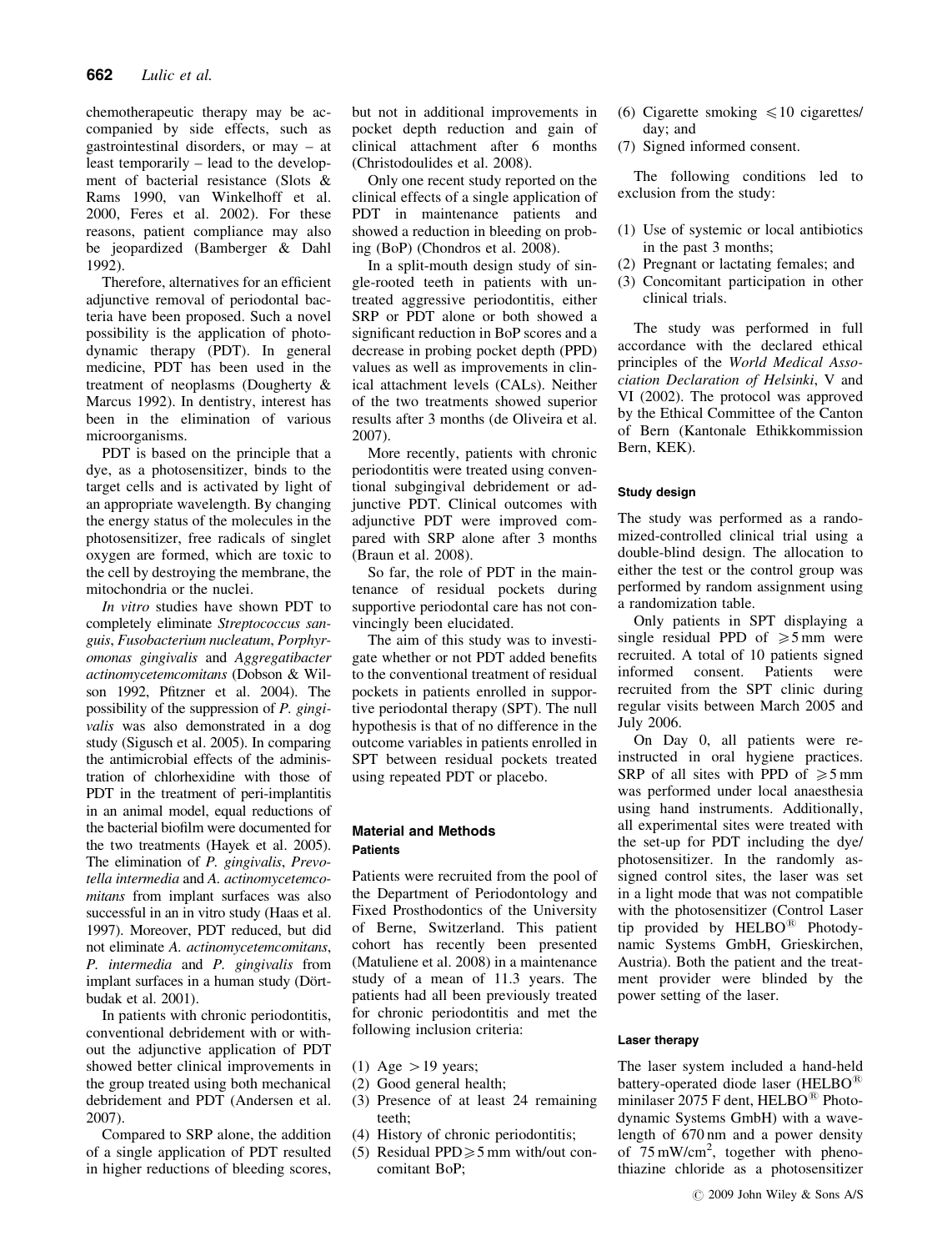(HELBO Blue Photosensitizer, HELBO $^{\circledR}$ Photodynamic Systems GmbH).

The photosensitizer was applied to the bottom of the periodontal pocket and applied in a coronal direction. After 3 min. of action, the photosensitizer was rinsed with distilled water. Following this, the pocket was exposed to the laser light using a fibre optic application for 1 min. (HELBO 3D Pocket Probe, HELBO<sup>®</sup> Photodynamic Systems GmbH). A registered dental hygienist blinded to the activation or non-activation of the laser tip performed the PDT after intensive training. The determination of PDT or the nonactivated laser control therapy was performed by a dental nurse, who was unaware of the study objectives, on the basis of the randomization table.

The procedure was repeated in the same manner after 1, 2, 7 and 14 days. Before the applications, a mechanical disruption of the biofilm was performed with hand instruments.

The patients were observed for 1, 3, 6 and 12 months. Oral prophylaxis procedures using rubber cups and pumice and hygiene instructions were provided at these observation points.

#### Clinical parameters

The following clinical outcome variables were assessed at baseline (Day 0) and at Days 7 and 14 as well as at Months 1, 3, 6 and 12 by the same, blinded examiner who had also performed the treatment: plaque index (PII) (Silness  $& Loe$  1964), PPD and CAL in mm, measured as the distance from the cemento-enamel junction to the bottom of the pocket using a calibrated periodontal probe (HAWE Click Probe<sup>®</sup>, KerrHawe SA, Bioggio TI, Switzerland) with a point diameter of 0.45 mm and standardized to a probing pressure of 0.25 N. Dichotomous BoP was assessed 15 s after probing with a probing pressure of 0.25 N. PPD was the primary outcome variable, and CAL and BoP were the secondary outcome variables.

Periapical radiographs were taken using a film holder and a long-cone technique after 3, 6 and 12 months.

#### Sample size calculation

The power analysis was performed for a one-way fixed-effects analysis of variance with two levels. The criterion for significance was set at  $\alpha = 0.05$  (Type I

If an effect of change in PPD of 1 mm is expected, the sample size required is five pairs of patients, assuming that the common standard deviation is 0.5 mm.

#### Statistical analysis

A patient-level statistical analysis was performed for each of the parameters. A Shapiro–Wilk W-test was used to control normal distribution of the data and revealed no evidence for non-normality.

The mean values and standard deviations (mean  $\pm$  SDs) for the clinical variables were calculated for each treatment, based on the subject as the statistical unit. Student's t-test was used for continuous variables (clinical measurements) after the normality of the data distribution had been checked. Likewise, the significance of the difference within each group before and after treatment was evaluated with the pairedsamples *t*-test. Ordinal data (BoP and PlI) were analysed with the Mann– Whitney U-test (unpaired observations) and Wilcoxon's signed ranks test (paired observations). The level of significance was set at  $\alpha = 0.05$  and 0.01.

#### **Results**

In total, 10 patients (three women, seven men, aged 40–74 years) were thus selected for the study. All patients met for all observation visits and completed the 12-month study. They were all enrolled in a regular maintenance care programme (Matuliene et al. 2008). Two of the patients were cigarette smokers (Table 1). At baseline, with the exception of CAL data (Table 5), no significant differences in any of the other mean parameters were found between the test and the control patients (Tables 2 and 3).

Table 2 summarizes the mean PlI and mean BoP scores for test and control sites at baseline. The test patients yielded 77% of PlI and the control patients displayed 74% of visible plaque deposits at baseline  $(p>0.05)$ . The corresponding values for the mean BoP scores were 97% for the test and 84% for the control, respectively  $(p>0.05)$ .

Table 3 illustrates the mean in the primary outcome variable, the mean PPD for baseline and 3, 6 and 12 months in the test and control patients.

In the test patients, a statistically significant decrease  $(p = 0.01)$  in mean PPD was observed between baseline  $(6.08 \pm 1.19 \,\text{mm})$  and 6 months  $(5.41)$  $\pm$  1.09 mm). In the control patients, no statistically significant decreases in mean PPD were observed between baseline  $(5.97 \pm 0.31 \text{ mm})$ , 6 months  $(5.93$  $\pm$  0.49 mm) and 12 months (5.90  $\pm$ 0.71 mm), respectively. After 6 months, the difference between test and control patients for mean PPD was significant  $(p<0.05$ , unpaired *t*-test) (Table 3).

Table 4 compares the changes in mean PPD from baseline to follow-up examinations between test and control groups. The test patients showed significantly higher PPD reductions after 6 months  $(p = 0.01)$  than did the control patients.

Table 5 shows the means in the secondary outcome variable, the mean CAL for baseline and 3, 6 and 12 months in test and control patients. A statistically highly significant ( $p = 0.01$ ) difference in mean CAL between test and control patients at 6 months (6.18  $\pm$  2.26 mm versus 7.82  $\pm$  1.42 mm) was noted.

Table 2. Plaque and bleeding on probing (BoP) percentages at baseline

| <b>Baseline</b>    | Plaque $(\%)$ | BoP $(\%)$ |
|--------------------|---------------|------------|
| Test (positive)    | 77            | 97         |
| Control (positive) | 74            | 84         |

Table 1. Demographic characteristics of the patient population at baseline

|                  | All              | Control group    | Test group       |
|------------------|------------------|------------------|------------------|
| N                | 10               |                  |                  |
| Gender $(m/f)$   | 7/3              | 4/1              | 3/2              |
| Mean age (range) | 54 years (40–74) | 52 years (40–57) | 56 years (44–74) |
| Number of sites  | 70               |                  | 39               |
| Smoker yes/no    | 2/8              | 1/4              | 1/4              |

m, male; f, female.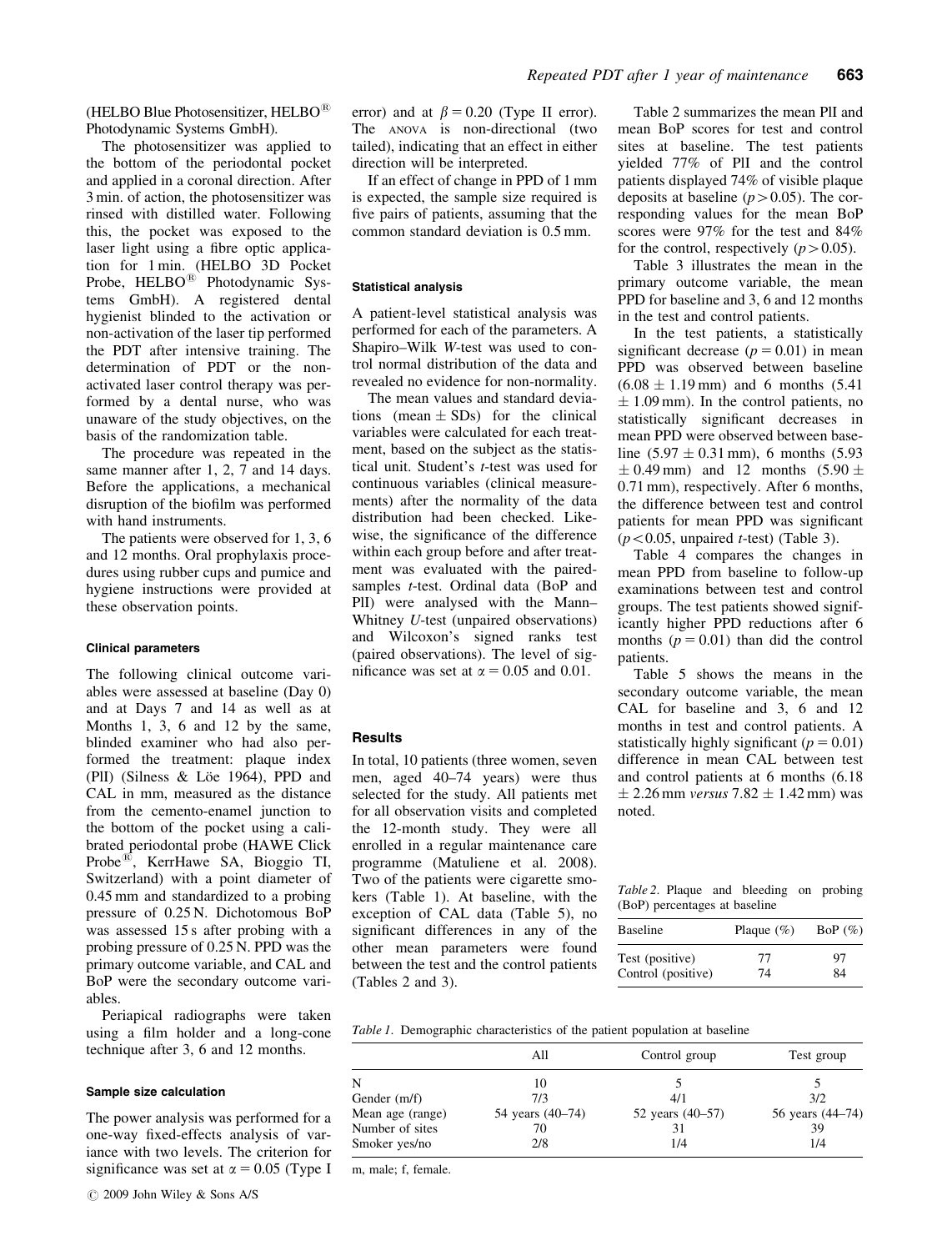Table 3. Mean pocket probing depths in mm  $\pm$  standard deviations at baseline and follow-up examinations in test and control groups

|               | Baseline        | 3 months        | 6 months          | 12 months       |
|---------------|-----------------|-----------------|-------------------|-----------------|
| Test group    | $6.08 \pm 1.19$ | $5.69 + 1.34$   | $5.41 \pm 1.09^*$ | $5.81 \pm 1.33$ |
| Control group | $5.97 \pm 0.31$ | $5.68 \pm 0.80$ | $5.93 + 0.49$     | $5.90 + 0.71$   |

\*Statistically significantly different from baseline ( $p = 0.01$ ).

Table 4. Mean changes (decrease:  $-$ ) in pocket probing depths in mm  $\pm$  standard deviations from baseline to the follow-up examinations for test and control groups

|               | 3 months         | 6 months                           | 12 months        |
|---------------|------------------|------------------------------------|------------------|
| Test group    | $-0.39 \pm 0.38$ | $-0.67 + 0.34^*$<br>$-0.04 + 0.33$ | $-0.27 + 0.43$   |
| Control group | $-0.29 \pm 0.65$ |                                    | $-0.07 \pm 0.61$ |

\*Statistically significantly different from baseline ( $p = 0.01$ ).

Table 5. Mean clinical attachment level in mm  $\pm$  standard deviations at baseline and follow-up examinations in test and control groups

|               | <b>Baseline</b> | 3 months        | 6 months          | 12 months       |
|---------------|-----------------|-----------------|-------------------|-----------------|
| Test group    | $6.70 + 2.17$   | $6.41 \pm 2.61$ | $6.18 \pm 2.26^*$ | $6.79 + 2.37$   |
| Control group | $7.55 \pm 1.73$ | $7.61 \pm 1.92$ | $7.82 + 1.42$     | $7.76 \pm 1.66$ |

\*Statistically significantly different from baseline ( $p = 0.01$ ).

Table 6. Mean changes in clinical attachment level (gain:  $+$ , loss:  $-$ ) in mm  $\pm$  standard deviations from baseline to the follow-up examinations for test and control groups

|               | 3 months         | 6 months           | 12 months        |
|---------------|------------------|--------------------|------------------|
| Test group    | $+0.29 \pm 0.49$ | $+0.52 \pm 0.31$ * | $-0.09 + 0.41$   |
| Control group | $-0.06 \pm 0.43$ | $-0.27 + 0.52$     | $-0.20 \pm 0.61$ |

\*Statistically significantly different from baseline ( $p = 0.01$ ).

Table 6 compares the changes in mean CAL from baseline to follow-up examinations between test and control patients. After 6 months, the test group showed a significantly higher gain ( $p =$ 0.01) in mean CAL  $(0.52 \pm 0.31 \text{ mm})$ compared with that of the control group  $(-0.27 \pm 0.52 \,\text{mm}).$ 

Table 7 shows the changes in the mean percentage of BoP-positive sites between baseline and after 3, 6 and 12 months in the test and control patients. Test patients yielded a statistically significant reduction in the mean percentage of BoP positive sites after 3  $(p<0.002)$ , 6 ( $p<0.001$ ) and 12 months  $(p<0.03)$ . However, in control patients, no statistically significant changes  $(p>0.05)$  in the mean percentage of BoP-positive sites were observed throughout the observation period. Furthermore, the Mann–Whitney U-test revealed significant differences in the mean BoP percentages between test and control patients after 180 days  $(p = 0.02)$ .

Table 8 shows the changes in the mean percentages of sites covered with plaque between baseline and 3, 6 and 12 months in the test and control patients. In both groups, no statistically significant differences were observed throughout the entire observation period.

#### **Discussion**

The outcomes of the present doubleblinded randomized clinical trial showed that repeated (five times) applications of PDT improved the clinical outcomes after 6 months in the treatment of residual pockets (defined as  $PPD \ge 5$  mm) in patients enrolled in a maintenance care programme. PDT was performed adjunctive to the regular debridement at maintenance visits. As opposed to the improved outcomes following adjunctive PDT, this regular maintenance therapy failed to demonstrate improvements in PPD and CAL levels as well as decreasing BoP percentages 3 months later and thereafter. This points to the difficulty of maintaining residual pockets in patients who are otherwise well maintained.

A recent study (Matuliene et al. 2008) demonstrated that compared with  $PPD \leq$ 4 mm, residual pockets (PPD $\geq 5$  mm) yield a substantially higher risk of disease progression and the loss of the respective tooth (odds ratio: 5 mm: 5.8; 6 mm:  $9.3$ ;  $\geq 7$  mm: 37.9) within a mean maintenance period of 11.3 years. Because the risks mentioned increased dramatically with increasing PPD, it is evident that residual pockets should be maintained at lower PPD than the 6 mm limit. Hence, it appears reasonable to add clinically effective measures during the debridement of residual pockets in maintenance visits. PDT demonstrated additional benefits and may therefore be recommended for the maintenance debridement of residual pockets. However, it has to be kept in mind that a recent study failed to demonstrate additional clinical benefits in maintenance patients, with the exception of a reduction in bleeding scores (Chondros et al. 2008). The most plausible explanation for this seemingly conflicting result with those of the present study is the fact that the latter study applied PDT only as a single episode. In the present study, the PDT was applied five times in 2 weeks by a registered and routine dental hygienist, resulting in additional positive outcomes, predominantly for pocket reductions that were maintained for 12 months without further interventions.

As opposed to the present study, previous studies focused on untreated periodontal patients and applied PDT in conjunction with initial periodontal therapy (Andersen et al. 2007, de Oliveira et al. 2007, Braun et al. 2008, Christodoulides et al. 2008).

In 10 patients with aggressive periodontitis and a split-mouth design (de Oliveira et al. 2007), significantly improved outcomes (BoP, PPD and CAL) were reported for both test and control sites. The test treatment was PDT alone, while the control treatment constituted of the conventional scaling and root planing (CSR). From this study, it may be suggested that PDT yielded similar outcomes, although the study was not set up to test equality.

In a study with 33 patients suffering from chronic periodontitis (Andersen et al. 2007), CSR alone, PDT alone and the combination of CSR with PDT were tested. CSR with adjunctive PDT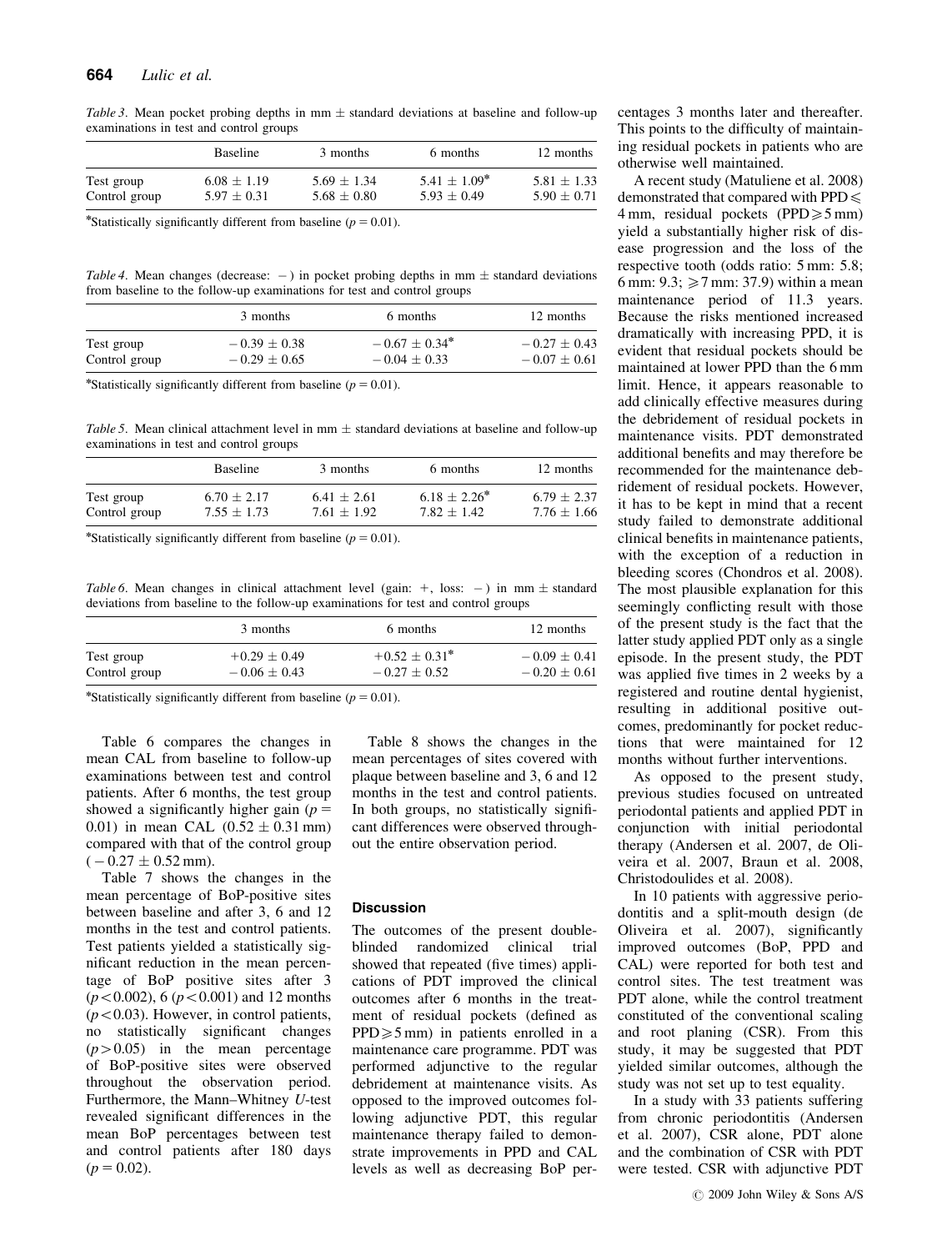Table 7. Changes in the mean percentages of bleeding on probing+experimental sites from baseline to 3, 6 and 12 months for test and control groups

|               | Baseline $(\% )$ | 3 months $(\%)$ | 6 months $(\%)$ | 12 months $(\%)$ |
|---------------|------------------|-----------------|-----------------|------------------|
| Test group    |                  | $64*$           | $67*$           | $77*$            |
| Control group | 84               | 84              | 90              |                  |

\*Statistically significantly difference from baseline,  $p90 = 0.0015$ ,  $p180 = 0.0005$ ,  $p360 = 0.0273$ .

Table 8. Changes in the mean percentages of experimental sites covered with plaque from baseline to 3, 6 and 12 months for test and control groups

|               | Baseline $(\% )$ | 3 months | 6 months | 12 months |
|---------------|------------------|----------|----------|-----------|
| Test group    |                  | 62       | 62       | 59        |
| Control group | 74               | 58       | 60       | 6.        |

showed greater CAL gains than did CSR alone or PDT alone, after 3 months (CSR+PDT:  $0.86 \pm 0.61$ ,  $0.36 \pm 0.35$ and  $0.14 \pm 0.65$ , respectively). It is evident that the benefits of PDT alone are negligible from a clinical point of view and hence, PDT should only be considered adjunctive to CSR.

Also, in 20 chronic periodontitis patients and a split-mouth design, the additional clinical benefits of PDT in initial periodontal therapy were tested against CSR alone (Braun et al. 2008). After 3 months, the sites treated with adjunctive PDT showed higher reductions in BoP percentages, PPD and CAL compared with the CSR therapy alone and were judged to improve non-surgical periodontal therapy.

However, a recent study of 24 chronic periodontitis patients and a parallelgroup design (Christodoulides et al. 2008) failed to confirm positive effects of an additional single episode of PDT to CSR alone in initial periodontal therapy, with the exception of higher reductions in bleeding scores in the adjunctive PDT sites after 3 and 6 months. The reason for this seemingly controversial result may be the fact that in this parallel-group study, all patients were first debrided according to the concept of full-mouth disinfection (Quirynen et al. 1995). It is reasonable to assume that full-mouth debridement in 24 h may have had effects that overshadowed those supplemented by PDT. Again, it may be speculated that the effects of single-episode adjunctive PDT may not be sufficient to contribute to clinical improvements because CSR alone has been demonstrated to provide long-term success in periodontal treatment (Lindhe

& Nyman 1984, Badersten et al. 1987, Greenstein 1992). A reduction in PPD of 1–2 mm (pockets of 4–6.5 mm) and of 2–3 mm (pockets  $\geq 7$  mm) and a CAL gain of 0–1 mm (pockets of 4–6.5 mm) and of 1–2 mm (pockets  $\geq 7$  mm) may routinely be achieved with non-surgical periodontal therapy (Morrison et al. 1980, Badersten et al. 1981, 1984), while the additional benefits in pocket reduction of adjunctive PDT were in the order of magnitude of 0.3–0.5 mm in the above-mentioned studies.

The present study demonstrated in periodontal maintenance patients that PDT may be applied to residual pockets with a clearly documented mean additional benefit of 0.67 mm in PPD reductions, provided that PDT was applied repeatedly. The fact that test and control patients differed significantly in CAL, with the control patients yielding greater attachment loss (Table 5), suggests that a smaller difference in outcomes may be expected if test and control patients do not differ in CAL at baseline.

The beneficial effect was marginally documented after 3 months due to the limited size of this trial. However, after 6 months the positive treatment outcomes in the test patients in reducing BoP and PPD as well as increasing CAL were clearly demonstrated. Also, the outcomes of mean PPD, mean CAL and mean BoP percentage differed significantly between test and control patients at the 6-month evaluation. Although mean PPD and mean CAL no longer differed between test and control patients after 12 months, the repeated application of PDT may be recommended in the management of residual periodontal pockets during supportive therapy.

#### **References**

- Andersen, R., Loebel, N., Hammond, D. & Wilson, M. (2007) Treatment of periodontal disease by photodisinfection compared to scaling and root planning. Journal of Clinical Dentistry 18, 34–38.
- Badersten, A., Nilvéus, R. & Egelberg, J. (1981) Effect of non-surgical periodontal therapy. I. Moderately advanced periodontitis. Journal of Clinical Periodontology 8, 57–72.
- Badersten, A., Nilvéus, R. & Egelberg, J. (1984) Effect of non-surgical periodontal therapy. II. Severely advanced periodontitis. Journal of Clinical Periodontology 11, 63–76.
- Badersten, A., Nilvéus, R. & Egelberg, J. (1987) 4-year observations of basic periodontal therapy. Journal of Clinical Periodontology 14, 438–444.
- Bamberger, D. M. & Dahl, S. L. (1992) Impact of voluntary vs enforced compliance of thirdgeneration cephalosporin use in a teaching hospital. Archives of Internal Medicine 152, 554–557.
- Braun, A., Dehn, C., Krause, F. & Jepsen, S. (2008) Short-term clinical effects of adjunctive antimicrobial photodynamic therapy in periodontal treatment: a randomized clinical trial. Journal of Clinical Periodontology 35, 877–884.
- Chondros, P., Nikolidakis, D., Christodoulides, N., Rössler, R., Gutknecht, N. & Sculean, A. (2008) Photodynamic therapy as adjunct to non-surgical periodontal treatment in patients on periodontal maintenance: a randomized controlled clinical trial. Lasers in Medical Science May 9 (Epub ahead of print).
- Christodoulides, N., Nikolidakis, D., Chondros, P., Becker, J., Schwarz, F., Rössler, R. & Sculean, A. (2008) Photodynamic therapy as an adjunct to non-surgical periodontal treatment: a randomized, controlled clinical trial. Journal of Periodontology 79, 1638-1644.
- de Oliveira, R. R., Schwartz-Filho, H. O., Novaes, A. B. Jr. & Taba, M. Jr. (2007) Antimicrobial photodynamic therapy in the non-surgical treatment of agressive periodontitis: a preliminary randomized controlled clinical study. Journal of Periodontology 78, 965–973.
- Dobson, J. & Wilson, M. (1992) Sensitization of oral bacteria in biofilms to killing by light from a low-power laser. Archives of Oral Biology 37, 883–887.
- Dörtbudak, O., Haas, R., Bernhart, T. & Mailath-Pokorny, G. (2001) Lethal photosensitization for decontamination of implant surfaces in the treatment of peri-implantitis. Clinical Oral Implants Research 12, 104– 108.
- Dougherty, T. J. & Marcus, S. L. (1992) Photodynamic therapy. European Journal of Cancer 28A, 1734–1742.
- Feres, M., Haffajee, A. D., Allard, K., Som, S., Goodson, J. M. & Socransky, S. S. (2002) Antibiotic resistence of subgingival species during and after antibiotic therapy. Journal of Clinical Periodontology 29, 724–735.
- Genco, J. R. (1979) Immune responses to oral organisms: implications for dental caries and